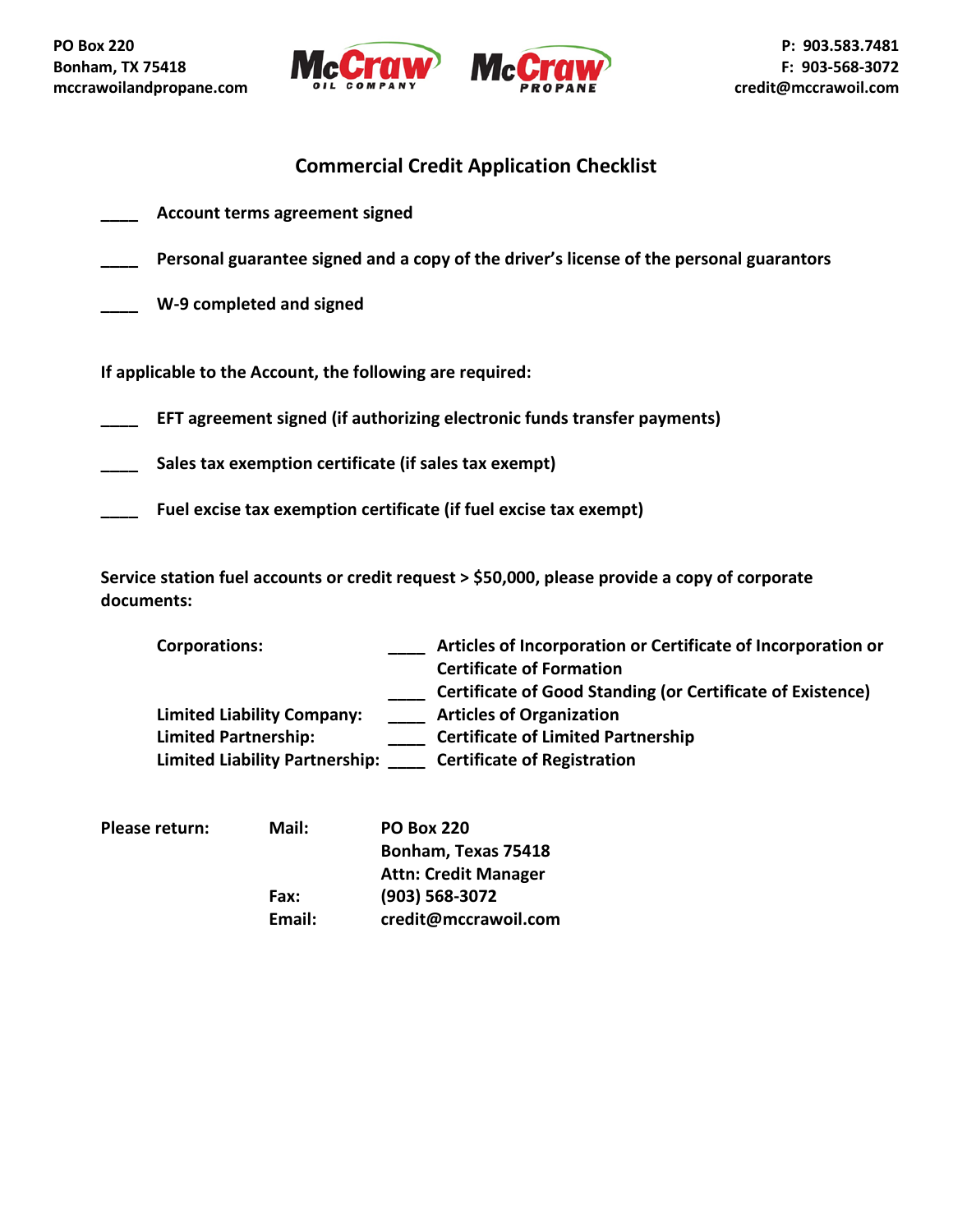**PO Box 220 Bonham, TX 75418 mccrawoilandpropane.com** 





## **Commercial Account Agreement ("Agreement")**

| Please answer all questions (if more space is needed, at continuation sheet may be attached):<br>Products (check all that apply): Retail Fuel Commercial Fuel Cardlock/Go Card CLubricants Propane | Farm/Ranch Supplies                                                                                    |                               |  |
|----------------------------------------------------------------------------------------------------------------------------------------------------------------------------------------------------|--------------------------------------------------------------------------------------------------------|-------------------------------|--|
| Company Name ("Customer"):                                                                                                                                                                         | □<br>Partnership □Sole Prop □ Corp State_________                                                      |                               |  |
| DBA:                                                                                                                                                                                               | Sales and/or $\Box$ Excise Tax Exempt? (If tax exemptions apply, please attach exemption certificates) |                               |  |
|                                                                                                                                                                                                    |                                                                                                        |                               |  |
|                                                                                                                                                                                                    |                                                                                                        |                               |  |
| Years in Business ________                                                                                                                                                                         |                                                                                                        |                               |  |
|                                                                                                                                                                                                    |                                                                                                        |                               |  |
|                                                                                                                                                                                                    |                                                                                                        |                               |  |
| Have you ever filed for bankruptcy?     No   Yes If yes, date filed and type of bankruptcy _______________                                                                                         |                                                                                                        |                               |  |
|                                                                                                                                                                                                    |                                                                                                        |                               |  |
| Names of owners/officers:                                                                                                                                                                          |                                                                                                        |                               |  |
|                                                                                                                                                                                                    |                                                                                                        |                               |  |
|                                                                                                                                                                                                    |                                                                                                        | Title________________________ |  |
|                                                                                                                                                                                                    |                                                                                                        |                               |  |

Existing or Previous Customer Saw McCraw Truck Other \_\_\_\_\_\_\_\_\_\_

# **PERMISSION TO VERIFY CREDITWORTHINESS / TERMS:**

McCraw Oil Company, Inc. ("McCraw") is hereby authorized to make any credit inquires necessary based on the information provided above for the purpose of credit approval. I certify that all information given is correct and that I have the authority to incur liabilities and enter into this agreement on behalf of the Customer. I acknowledge that the Customer's credit file may be requested from a credit reporting agency for the purpose of verifying credit history. By signing below, Customer hereby agrees to McCraw's Account Terms.

| <b>Authorized Representative:</b>                                      |                           |
|------------------------------------------------------------------------|---------------------------|
| Signature<br><u> 1989 - Johann John Stone, mensk politik (d. 1989)</u> |                           |
| Title                                                                  | Date                      |
| McCraw Use Only: Sales Person                                          | Credit Limit Requested \$ |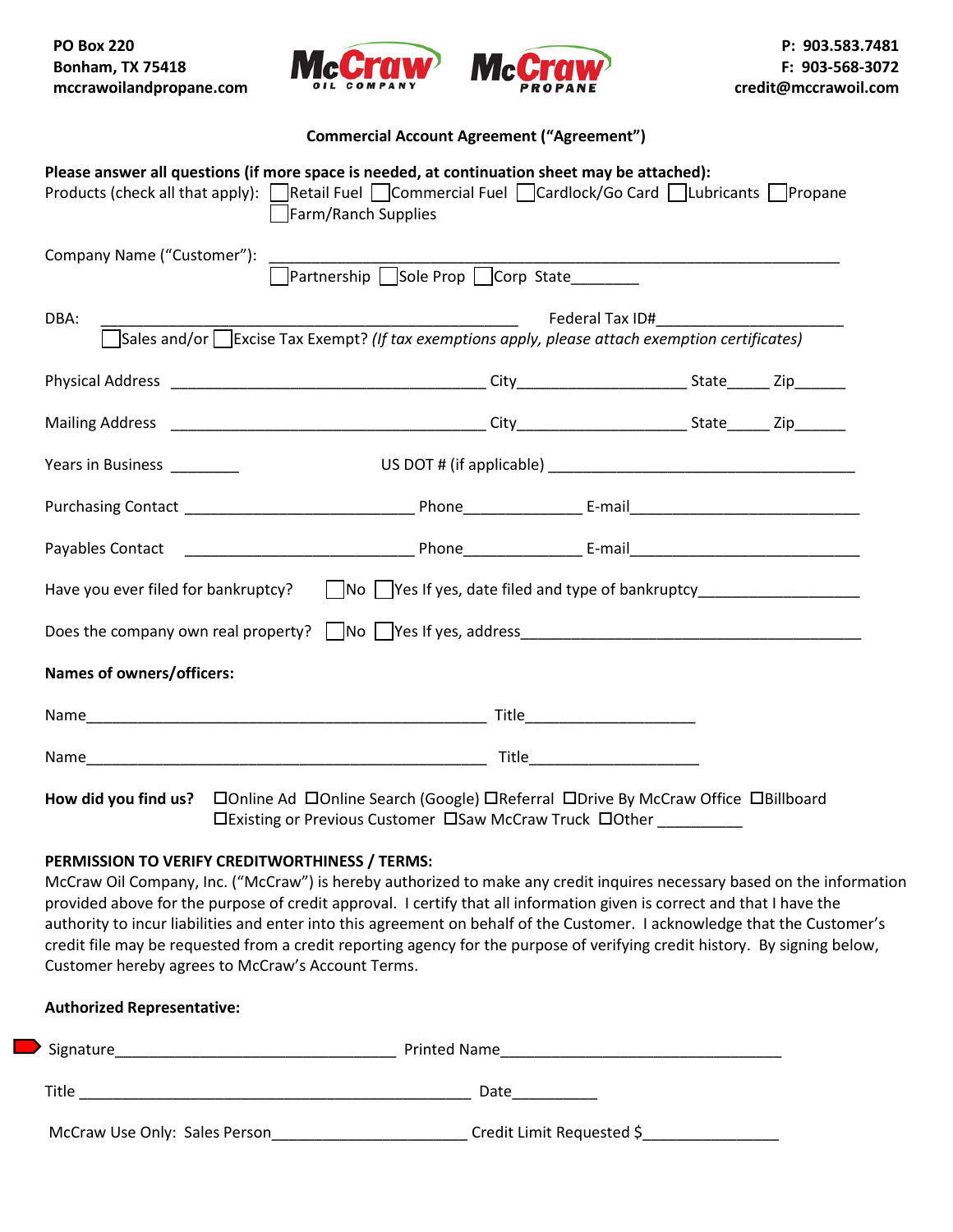



#### **ACCOUNT TERMS APPLICABLE TO ALL CUSTOMERS**

- 1. The entity or individual applicant and the undersigned guarantor(s) (collectively referred to hereinafter as "Customer") agrees to be liable for all purchases made on Customer's account and to pay all charges when due. In the event said charges are not timely paid, Customer agrees to pay McCraw Oil Company, Inc. ("McCraw") a service charge of 1.5% per month on the unpaid balance for all charges not paid within the due date (or the highest rate allowed by law).
- 2. Customer agrees not to exceed the credit limits set by McCraw, however, in the event McCraw does extend additional credit to Customer, Customer will be deemed to have actual knowledge of such additional credit purchases, and in the event such credit exceeds any such limits, Customer agrees to be liable for and to pay any additional amounts that exceed the credit limit previously set by McCraw. McCraw may, at its option, refuse to permit charges to be incurred on the account and may change credit terms at McCraw's sole discretion. Delivery of product to the facilities or trucks of Customer may be made without obtaining signatures upon delivery. Delivery times are "best efforts" only.
- 3. To secure the payment, Customer grants McCraw a purchase money security interest in the products sold under this Agreement whether constituting goods, payment intangibles and/or general intangibles, including all accessions to and replacements thereof, and all proceeds of the foregoing. Customer authorizes McCraw to file one or more financing statements signed only by McCraw without Customer's signature and to use a copy of this Agreement as an exhibit to any financing statement. Customer shall execute any additional documents, instruments, financing statements or amendments to perfect or continue the security interest created by this Agreement. McCraw shall have all of the rights and remedies of a secured party under the Uniform Commercial Code in effect in the state where they reside from time to time, which remedies shall be cumulative and not exclusive.
- 4. Customer certifies that: (a) Customer contractually free to purchase fuel or other ordered goods and services from McCraw; and (b) Customer owns and/or controls the fuel or lubricants storage tanks into which fuel is delivered by McCraw or the storage tanks are McCraw owned and loaned to Customer; and (c) Customer is in full compliance with all relevant federal, state and local regulations related to the storage of fuels, lubricants or chemicals ordered from McCraw; and (d) Customer does not require branded fuels, unless Customer has advised McCraw in writing otherwise.
- 5. The parties agree that, if the account is referred for collection or to an attorney, Customer will pay reasonable attorneys' fees and costs of collection.
- 6. The parties agree, notwithstanding applicable conflict of laws, that the laws of the State of Texas shall apply to interpretation and enforcement of the terms and conditions set forth herein, as well as any other dispute arising out of this Agreement, whether based in contract, tort, statute or otherwise. The parties further agree that, if any litigation is commenced arising out of this Agreement, the sole and exclusive venue for resolution of these disputes will be in Fannin County, Texas. Customer further agrees that they will irrevocably submit to the jurisdiction of this selected venue, which selection is intended to be mandatory, and waive any and all right to seek venue elsewhere. The parties further covenant and agree, if suit or litigation is filed by either party to this Agreement, Texas retains both in rem and in personam jurisdiction over both parties and their assets.
- 7. THE PARTIES CONFIRM AND AGREE THAT THE EXPRESS REMEDIES AND MEASURES OF DAMAGES PROVIDED IN THIS AGREEMENT SATISFY THE ESSENTIAL PURPOSES HEREOF. FOR BREACH OF ANY PROVISION FOR WHICH AN EXPRESS REMEDY OR MEASURE OF DAMAGES IS HEREIN PROVIDED, SUCH EXPRESS REMEDY OR MEASURE OF DAMAGES SHALL BE THE SOLE AND EXCLUSIVE REMEDY, THE LIABLE PARTY'S LIABILITY SHALL BE LIMITED AS SET FORTH IN SUCH PROVISION, AND ALL OTHER REMEDIES OR DAMAGES AT LAW OR IN EQUITY ARE WAIVED UNLESS OTHERWISE PROVIDED IN THIS AGREEMENT. IF NO REMEDY OR MEASURE OF DAMAGES IS EXPRESSLY HEREIN PROVIDED, THE LIABLE PARTY'S LIABILITY SHALL BE LIMITED TO DIRECT ACTUAL DAMAGES ONLY. NOTWITHSTANDING ANY OTHER PROVISION IN THIS AGREEMENT OR IN ANY TRANSACTION, NEITHER PARTY SHALL BE LIABLE TO THE OTHER FOR CONSEQUENTIAL, INCIDENTAL, PUNITIVE, EXEMPLARY OR INDIRECT DAMAGES, LOST PROFITS, OR BUSINESS INTERRUPTION DAMAGES, LOSS OF GOOD WILL OR REPUTATION, WHETHER BY STATUTE, IN TORT OR IN CONTRACT, UNDER THIS AGREEMENT, ANY TRANSACTION, ANY INDEMNITY PROVISION OR OTHERWISE.
- 8. McCraw warrants that it will convey good title to the product sold and delivered hereunder, and that all such product shall be in compliance with the specifications, if any, referred to above. The foregoing warranties are exclusive of all other warranties, whether written, oral or implied, and except for the foregoing, McCRAW MAKES NO WARRANTIES OF ANY KIND AS TO THE PRODUCT DELIVERED TO CUSTOMER UNDER TERMS OF THIS AGREEMENT, EXPRESS AND/OR IMPLIED, INCLUDING, BUT NOT LIMITED TO, ANY IMPLIED WARRANTIES OF MERCHANTABILITY AND/OR FITNESS FOR A PARTICULAR PURPOSE.
- 9. Customer hereby agrees to defend, indemnify and hold harmless McCraw, its officers, directors, shareholders, landlords, tenants and agents from any and all claims arising from or related to claims of title, personal injury or death, property damage, costs, expenses, damages or other charges related to the Fuel or its delivery. Customer agrees to notify McCraw immediately of any fuel spills or damage to McCraw's equipment by the Customer.
- 10. McCraw may also exercise a right of offset with respect to any payment or obligation that is due to McCraw from Customer under this Agreement, or any agreement between McCraw and Customer, against any payment, delivery or other obligation owed by McCraw to Customer under this Agreement, or any agreement between McCraw and Customer. The exercise by McCraw of any rights reserved under this subsection shall be without prejudice to any claim for damages or any other right under this Agreement and/or applicable law.
- 11. McCraw reserves the right to transmit invoices, statements, draft notifications, price notifications and/or other routine notifications solely by e-mail or other electronic means and to impose a monthly fee for accounts requiring "paper" or fax documentation.
- 12. This Agreement may be executed in one or more counterparts, each of which shall be deemed to be an original, and such counterparts shall together constitute one and the same instrument. The signature of any party to any counterpart shall be deemed a signature to, and may be appended to, any other counterpart. Counterparts may be delivered via facsimile, electronic mail (including .pdf or any electronic signature complying with the U.S. Federal ESIGN Act of 2000, e.g., www.docusign.com) or other transmission method and any counterpart so delivered shall be deemed to have been duly and validly delivered and be valid and effective for all purposes.
- 13. This Agreement does not constitute an agreement by McCraw to offer credit terms to Customer. Unless otherwise stated in a contractual agreement between the Customer and McCraw, standard credit terms are as follows (subject to credit approval and subject to change at McCraw's sole discretion): (a) Retail dealer accounts – Net 1 day EFT; (b) Commercial accounts – net 15 days; (c) Cardlock fuel & Go Card accounts – Bi-monthly (15<sup>th</sup> & last day of month); (d) Farm/ranch accounts – net 30 days; and (e) Propane accounts – Net 30 days
- 14. If McCraw has loaned Customer tanks, pumps or other equipment, the Loaned Equipment Agreement is incorporated into this Agreement.

#### **Account Terms above are agreed and accepted:**

Company or Individual Name

Signature\_\_\_\_\_\_\_\_\_\_\_\_\_\_\_\_\_\_\_\_\_\_\_\_\_\_\_\_\_\_\_\_\_\_\_\_ Printed Name\_\_\_\_\_\_\_\_\_\_\_\_\_\_\_\_\_\_\_\_\_\_\_\_\_\_\_ Title \_\_\_\_\_\_\_\_\_\_\_\_\_\_ Date\_\_\_\_\_\_\_\_\_\_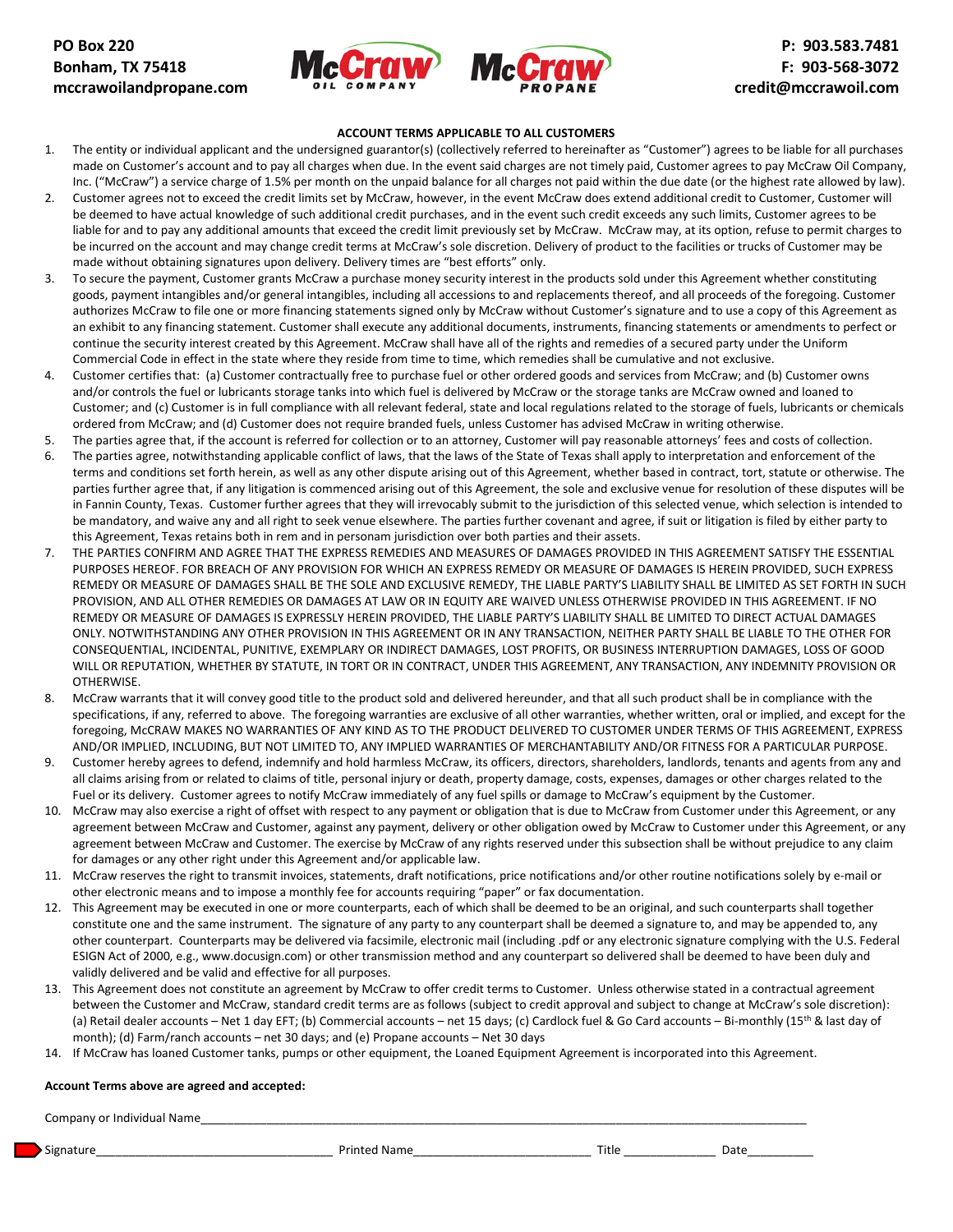



#### **PERSONAL GUARRANTY AGREEMENT**

In consideration of any extension of credit, loan or other financial accommodation heretofore, now or hereafter made to Customer by McCraw, the undersigned hereby guarantees absolutely, irrevocably and unconditionally the prompt payment when due, and at any time thereafter, of all indebtedness and obligations of every kind and nature of Customer to McCraw, absolute or contingent, due or to become due, now or hereafter existing (the "Indebtedness"); the undersigned hereby requesting McCraw to give and continue to give credit to Customer.

The undersigned agrees to the Account Terms Applicable to All Customers set forth hereinabove as if fully copied herein and said terms and conditions are fully incorporated herein by reference.

This Guaranty may be executed in one or more counterparts, each of which shall be deemed to be an original, and such counterparts shall together constitute one and the same instrument. The signature of any party to any counterpart shall be deemed a signature to, and may be appended to, any other counterpart. Counterparts may be delivered via facsimile, electronic mail (including .pdf or any electronic signature complying with the U.S. Federal ESIGN Act of 2000, e.g., www.docusign.com) or other transmission method and any counterpart so delivered shall be deemed to have been duly and validly delivered and be valid and effective for all purposes.

This Guaranty may not be revoked in whole or in part by the undersigned. The undersigned acknowledges receipt of valuable consideration for the delivery of this Guaranty and that McCraw would not extend credit to or enter into transactions with the Customer without the execution and delivery of this personal guaranty agreement.

Guarantor:

| Signature_   | Printed Name and the control of the control of the control of the control of the control of the control of the | SSN                   |  |  |
|--------------|----------------------------------------------------------------------------------------------------------------|-----------------------|--|--|
| Home Address | City                                                                                                           | Phone<br>State<br>Zip |  |  |
| Guarantor:   |                                                                                                                |                       |  |  |
| Signature    | <b>Printed Name</b>                                                                                            | <b>SSN</b>            |  |  |
| Home Address | City                                                                                                           | Phone<br>State<br>Zip |  |  |

#### **EFT AGREEMENT**

Customer hereby authorizes McCraw and each of its successors and assigns and other affiliated companies to initiate debit entries to our checking account indicated below and the depository named below (hereinafter called "Depository") to debit the same to such account. Customer certifies that it is the owner of the account listed below. This EFT agreement is to remain in full force and effect until McCraw and the Depository have received written notification from Customer in such time and manner as to afford McCraw and the Depository a reasonable opportunity to act on the notification. This agreement allows McCraw to charge debits to this account at frequent intervals for varying amounts. This is a binding agreement that may be executed by facsimile.

This EFT Agreement may be executed in one or more counterparts, each of which shall be deemed to be an original, and such counterparts shall together constitute one and the same instrument. The signature of any party to any counterpart shall be deemed a signature to, and may be appended to, any other counterpart. Counterparts may be delivered via facsimile, electronic mail (including .pdf or any electronic signature complying with the U.S. Federal ESIGN Act of 2000, e.g., www.docusign.com) or other transmission method and any counterpart so delivered shall be deemed to have been duly and validly delivered and be valid and effective for all purposes.

| DEPOSITORY: | Bank Name and the state of the state of the state of the state of the state of the state of the state of the state of the state of the state of the state of the state of the state of the state of the state of the state of |                                                                    | Phone                                                                                                                                                      |              | Account Name and the contract of the contract of the contract of the contract of the contract of the contract of the contract of the contract of the contract of the contract of the contract of the contract of the contract |
|-------------|-------------------------------------------------------------------------------------------------------------------------------------------------------------------------------------------------------------------------------|--------------------------------------------------------------------|------------------------------------------------------------------------------------------------------------------------------------------------------------|--------------|-------------------------------------------------------------------------------------------------------------------------------------------------------------------------------------------------------------------------------|
|             | BANK ACCOUNT #                                                                                                                                                                                                                |                                                                    |                                                                                                                                                            |              |                                                                                                                                                                                                                               |
|             | Customer Legal Business Name                                                                                                                                                                                                  |                                                                    | DBA                                                                                                                                                        |              |                                                                                                                                                                                                                               |
|             | AUTHORIZED SIGNER ON THE BANK ACCOUNT                                                                                                                                                                                         |                                                                    |                                                                                                                                                            |              |                                                                                                                                                                                                                               |
|             | Signature and the state of the state of the state of the state of the state of the state of the state of the state of the state of the state of the state of the state of the state of the state of the state of the state of |                                                                    | Printed Name <b>Example 20</b>                                                                                                                             | <b>Title</b> | Date                                                                                                                                                                                                                          |
|             | <b>MUST ATTACH VOIDED CHECK</b>                                                                                                                                                                                               | $\frac{\hbar v_{\text{obs}}}{\hbar v_{\text{obs}}}$<br><b>MEMO</b> | John Q. Sample<br>Jane A. Sample<br>34567<br><b>DOLLARS</b><br>PPBP00E55 (PT aLELES)<br><b>Your Bank</b><br><b>Transit Number</b><br><b>Account Number</b> |              |                                                                                                                                                                                                                               |